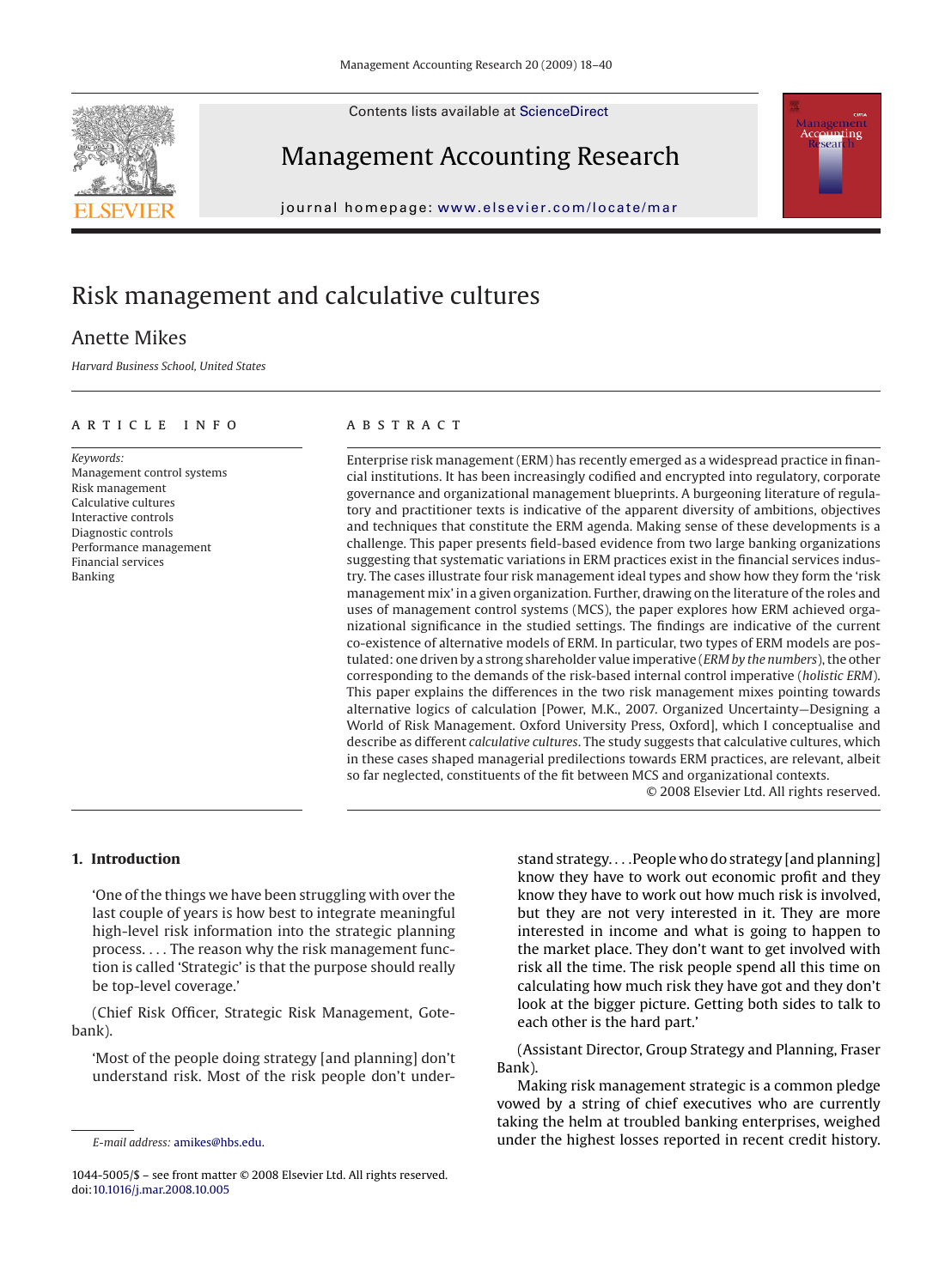The importance of making risk management 'count' in high-level strategic decisions is perhaps the most agreed upon lesson that industry actors are taking from the current credit crisis. As the Wall Street Journal commented on 15 November 2007: 'After an era of go–go growth that led firms into profitable but chancy areas like mortgage securities, the industry is moving toward the kind of leader who gets down into the nitty-gritty of risk management.'

Indeed, the rise of risk management in recent years has drawn attention from several commentators who have been marvelling at the increasing spread and codification of risk practices under the term enterprise risk management (ERM). Michael Power noted the 'explosion' of risk management practices as a social phenomenon: 'the risk management of everything' [\(Power, 2004\).](#page--1-0) He proposed that ERM might have emerged as a 'world model': 'If we were to imagine the creation of a new banking organization, we know that it could not be founded without rapidly adopting the mission and principles of ERM.' ([Power,](#page--1-0) [2003a:](#page--1-0) 10). International bank capital regulation and corporate governance are two areas where the prominence of ERM was particularly ubiquitous. The Basel Committee, leading the reform of banking supervision, endorsed enterprise risk management as an umbrella notion that can accommodate the techniques required for bank capital adequacy calculation: '...integrated firm-wide approaches to risk management should continue to be strongly encouraged by the regulatory and supervisory community.' [\(BIS,](#page--1-0) [2003b](#page--1-0): 2).

Many banks have adopted the mission and principles of ERM [\(PricewaterhouseCoopers, 2005, 2007; Deloitte,](#page--1-0) [2007\).](#page--1-0) Yet we know little of how enterprise risk management works in action. Several questions are unanswered. What do risk managers do and what functional and structural arrangements organize their activities? What degree of organizational significance do risk managers have? How are risk control systems used by decision makers? Similar questions are being asked in the wake of the current crisis of confidence in the risk management capabilities of banks implicated in the credit debacle ([Treasury Committee,](#page--1-0) [2007a, 2007b\).](#page--1-0) As regulators and policymakers search for the answer in the spotlight of media and public scrutiny, this paper looks behind the scenes of risk management to its actual organizational settings, to examine the organizational processes through which the 'risk voice' is made influential, or not, as the case may be.

Risk techniques were developed by financial institutions to address the issue of capital adequacy (how much capital cushion should a bank hold?) and the internal allocation of capital to business units (how much capital should individual business units carry?). The amount of capital reserved by banks is a key regulatory and managerial concern in the financial services industry. Risk techniques determine adequate capital requirements in proportion to the amount of risk taken, suggesting that banks should reserve more capital for higher risk-businesses and carry less capital for less risky ventures. Not derived from accounting principles, but from 'economic calculations' of risk, the risk-based capital amounts rarely coincide with the traditional accounting capital figures that banks carry in their books.

The risk-based capital calculations are advocated by a new controller group, risk managers, as internal representations of risk profiles, complementary to accounting capital. Risk capital calculations may or may not get acted upon and put into action to determine *actual* capital allocations in the course of the planning process. In case they do, they add a new facet to accountability. Risk-based capital allocations open the possibility for capturing the so-called *risk-adjusted* returns that individual business units (or a group of business units) earn. Their technical novelty is that the accounting capital amounts used in the performance metrics are replaced by the *risk capital allocations*: thus, risk-adjusted return represents a departure from, and a complementary performance measure to, traditional accounting metrics.

Given that the suggested applications of ERM in financial institutions belong to the realm of financial decision making and management control, it is somewhat puzzling that accounting researchers have so far given little attention to the subject. All the same, the literature of management control systems can help us make sense of enterprise risk management. In return, the existing body of work on management controls should be enriched by exploring ERM as another facet of organizational control and accountability. The common area of interest is the roles and organizational significance of calculative practices.

Twenty years ago accounting was viewed mostly as a technical subject and little was known of 'the organizational processes ... through which the technical achieves its potential' [\(Hopwood, 1983:](#page--1-0) 291). Recognising this, a number of important manifestos called for an organizational, rather than a singularly technical approach to accounting research [\(Burchell et al., 1980; Hopwood, 1983\).](#page--1-0) Subsequent studies illuminated the roles that calculative practices play and the intended and unintended consequences they have. These studies can be called upon in the course of exploring and scrutinising the roles and organizational significance of risk management.

The objective of this paper is twofold: First, it conceptualises and synthesizes the diverse practices described by the normative literature on ERM. Second, based on notions developed in the management control literature of how calculative practices achieve organizational significance, and extensive field evidence, the paper explores the forms and uses of ERM and the roles that risk managers have come to play in actual organizational settings.

This paper presents evidence from a field study undertaken in two large banking organizations. The focus on banks has a caveat emptor: risk management here (supposedly) addresses the question of bank capital adequacy, which is a regulatory requirement not faced by nonfinancial institutions. As the observed risk managers, however, will be shown to have wider objectives, and try to become involved in strategic planning, performance management and control, the study has implications for all risk managers who cast their nets wide and cultivate strategic control ambitions. These cases may have implications for not only banking specialists, but also for the theory and practice of enterprise risk management in general, as a corporate governance and management control discipline.